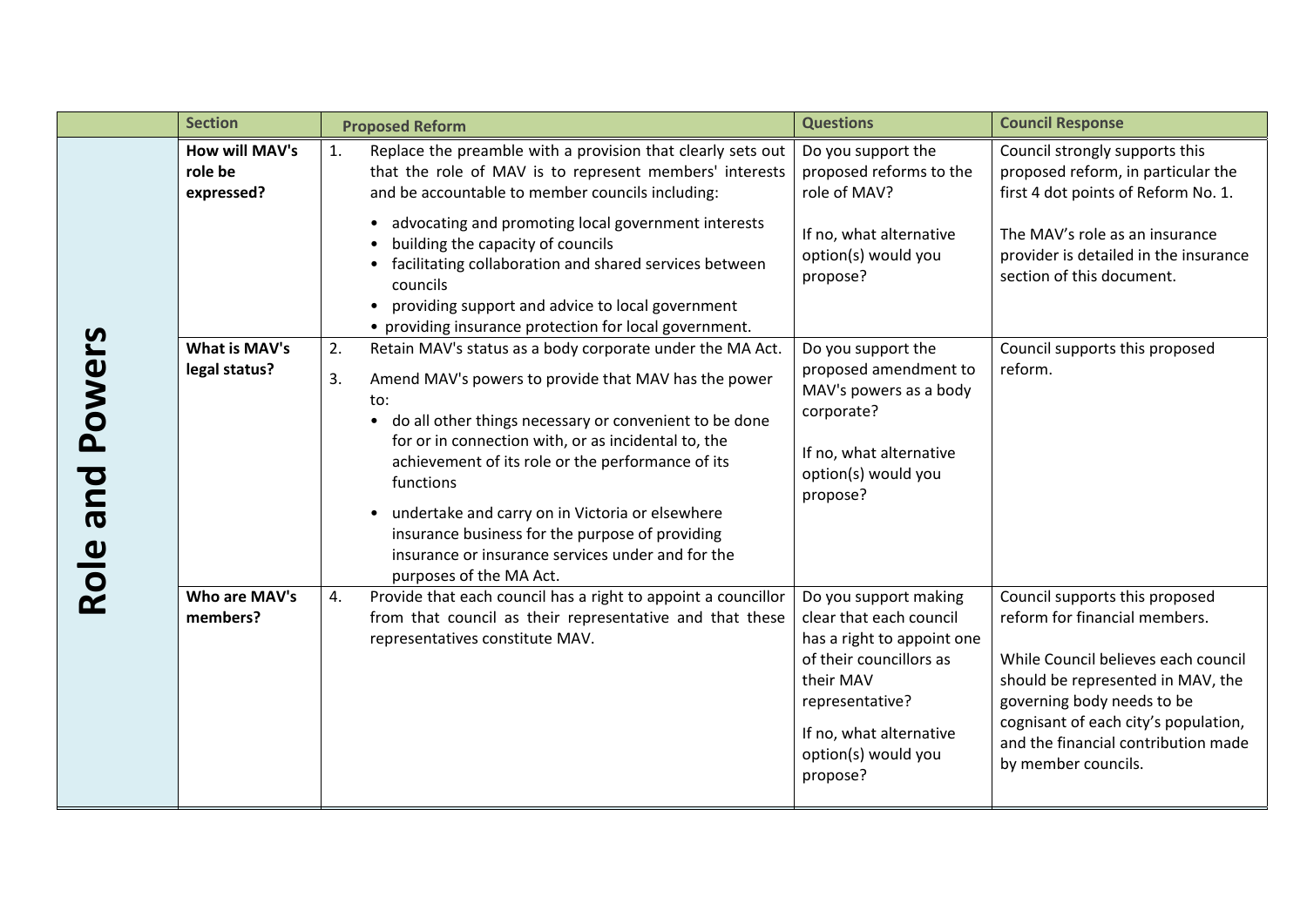|                  | <b>Section</b>                                                                        | <b>Proposed Reform</b>                                                                                                                                                                                                                                                                                                                                                                                                                                                                                                                                                                                                                                                                                | <b>Questions</b>                                                                                                                                                                          | <b>Council Response</b>                                                                                                                                                                                                                                                                                                                                                                                                  |
|------------------|---------------------------------------------------------------------------------------|-------------------------------------------------------------------------------------------------------------------------------------------------------------------------------------------------------------------------------------------------------------------------------------------------------------------------------------------------------------------------------------------------------------------------------------------------------------------------------------------------------------------------------------------------------------------------------------------------------------------------------------------------------------------------------------------------------|-------------------------------------------------------------------------------------------------------------------------------------------------------------------------------------------|--------------------------------------------------------------------------------------------------------------------------------------------------------------------------------------------------------------------------------------------------------------------------------------------------------------------------------------------------------------------------------------------------------------------------|
| Responsibilities | What is the<br>governing body<br>responsible for?                                     | 5.<br>Insert a provision that provides that the appointed<br>representatives are responsible for:<br>determining the rules of the association<br>$\bullet$<br>appointing the president and board of management<br>determining the strategic direction of MAV.<br>$\bullet$                                                                                                                                                                                                                                                                                                                                                                                                                            | Do you support the<br>inclusion of<br>responsibilities for the<br>appointed<br>representatives?<br>If no, what alternative<br>option(s) would you<br>propose?                             | Qualified support - Council believes<br>that there should be consideration<br>given to a 'weighting' in member<br>representation so that larger<br>Councils representing larger<br>populations and who are making<br>significant financial contributions to<br>MAV through membership fees have<br>a level of representation and<br>decision making responsibilities that<br>are proportionate to their<br>contribution. |
|                  | How are the rules<br>for the<br>management of<br>MAV made,<br>adopted and<br>amended? | 6.<br>Provide MAV the power to make rules for the management<br>of MAV.<br>Provide that a rule that is inconsistent with the Municipal<br>7.<br>Association Act or contrary to law is of no effect.<br>Provide that the following matters must be provided for in<br>8.<br>the rules:<br>annual fees<br>$\bullet$<br>rights, obligations and liabilities of members<br>the election of the President and board of management<br>procedures for assessing the performance of the board<br>$\bullet$<br>of management and dealing with governance failures.<br>Provide that the rules may be amended, removed or<br>9.<br>remade if 60 per cent of the representatives vote in favour<br>of the change. | Do you support the<br>proposal that the State<br>Council have the power<br>to make or amend the<br><b>MAV Rules?</b><br>If no, what alternative<br>approval process would<br>you propose? | Council supports this proposed<br>reform.                                                                                                                                                                                                                                                                                                                                                                                |
|                  | <b>What functions</b><br>does the board of<br>management<br>perform?                  | Provide for MAV to have in place a board of management<br>10.<br>with functions to include:<br>the sound and prudent management of the affairs of<br><b>MAV</b>                                                                                                                                                                                                                                                                                                                                                                                                                                                                                                                                       | Do you support setting<br>out the functions and<br>responsibilities of the<br>board of management in                                                                                      | Council supports this proposed<br>reform.                                                                                                                                                                                                                                                                                                                                                                                |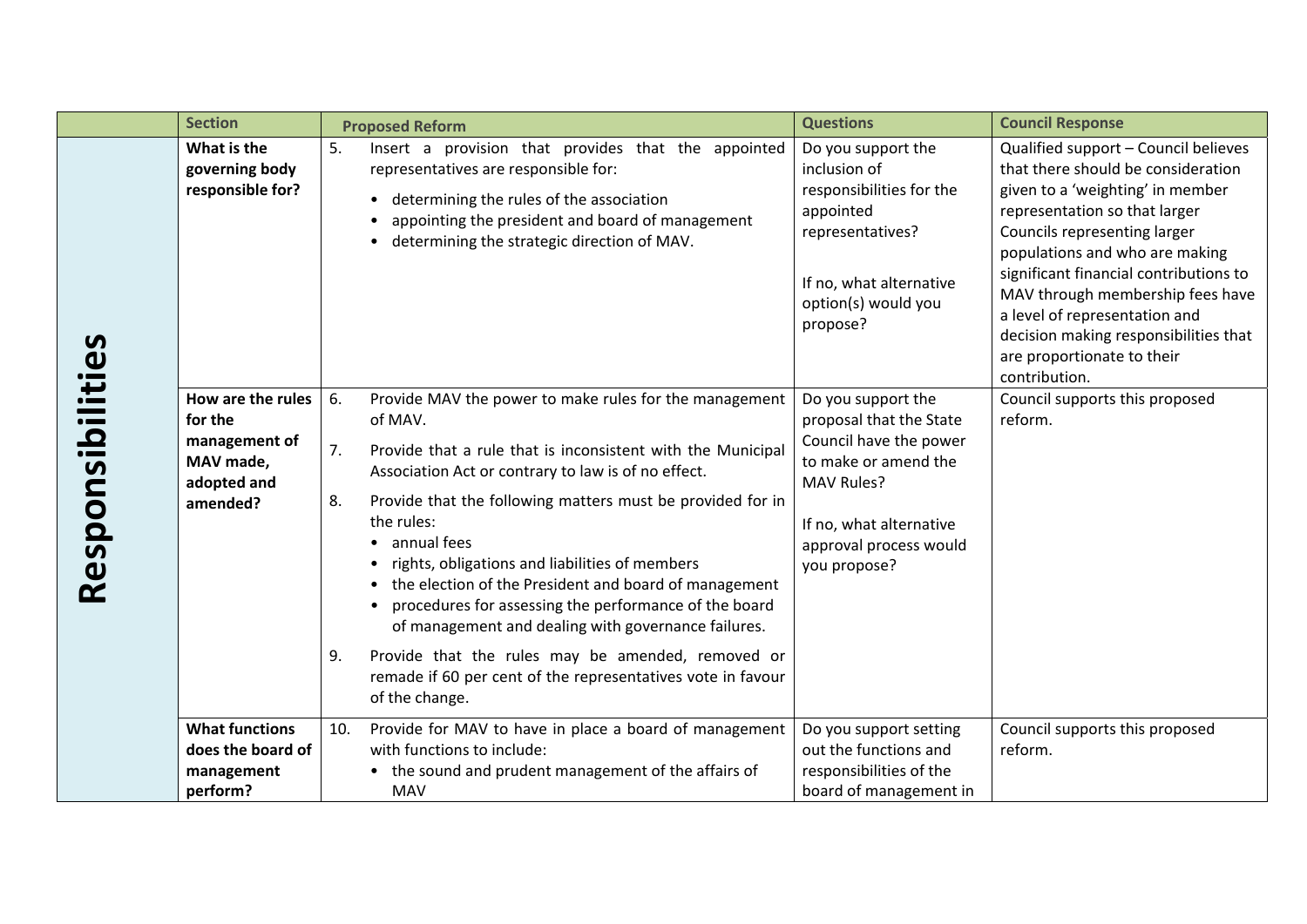| <b>Section</b>                                                            | <b>Proposed Reform</b>                                                                                                                                                                                                                                                                                                                                                                                                                                                                                                                 | <b>Questions</b>                                                                                                                                      | <b>Council Response</b>                   |
|---------------------------------------------------------------------------|----------------------------------------------------------------------------------------------------------------------------------------------------------------------------------------------------------------------------------------------------------------------------------------------------------------------------------------------------------------------------------------------------------------------------------------------------------------------------------------------------------------------------------------|-------------------------------------------------------------------------------------------------------------------------------------------------------|-------------------------------------------|
|                                                                           | • excising the powers of MAV (including the power of<br>delegation)<br>providing general directions as to the performance of<br>MAV's functions and the achievement of its objectives<br>reporting on MAV's performance and financial<br>transactions<br>monitoring the performance of its Chief Executive<br>Officer.<br>Provide that the board of management must have<br>11.<br>mechanisms in place for monitoring the exercise of<br>delegated authority.                                                                          | the MA Act?<br>If no, what alternative<br>option(s) would you<br>propose?                                                                             |                                           |
| What conduct is<br>expected of<br>board members?                          | Provide that the board of management must have<br>12.<br>processes in place for dealing with conflicts of interest,<br>misuse of position and the prevention of fraudulent<br>behaviour.<br>Provide that board members must at all times in the<br>13.<br>exercise of the functions of their office act:<br>honestly<br>in good faith in the best interests of MAV<br>with integrity<br>in a financially responsible manner<br>with a reasonable degree of care, diligence and skill<br>• in compliance with the MA Act and MAV Rules. | Do you support the<br>addition of conduct<br>provisions for the board<br>of management?<br>If no, what alternative<br>option(s) would you<br>propose? | Council supports this proposed<br>reform. |
| Who has<br>oversight over<br>executive and<br><b>CEO</b><br>remuneration? | Provide that the board of management may appoint a CEO<br>14.<br>for the day to day management and administration of<br>MAV.<br>Provide that MAV must have in place a CEO remuneration<br>15.<br>policy that broadly aligns with the Victorian Public Sector<br>Commission's Policy on Executive Remuneration for Public<br>Entities in the Broader Public Sector.                                                                                                                                                                     | Do you support the<br>requirement for a<br>remuneration policy?<br>If no, what alternative<br>option(s) would you<br>propose?                         | Council supports this proposed<br>reform. |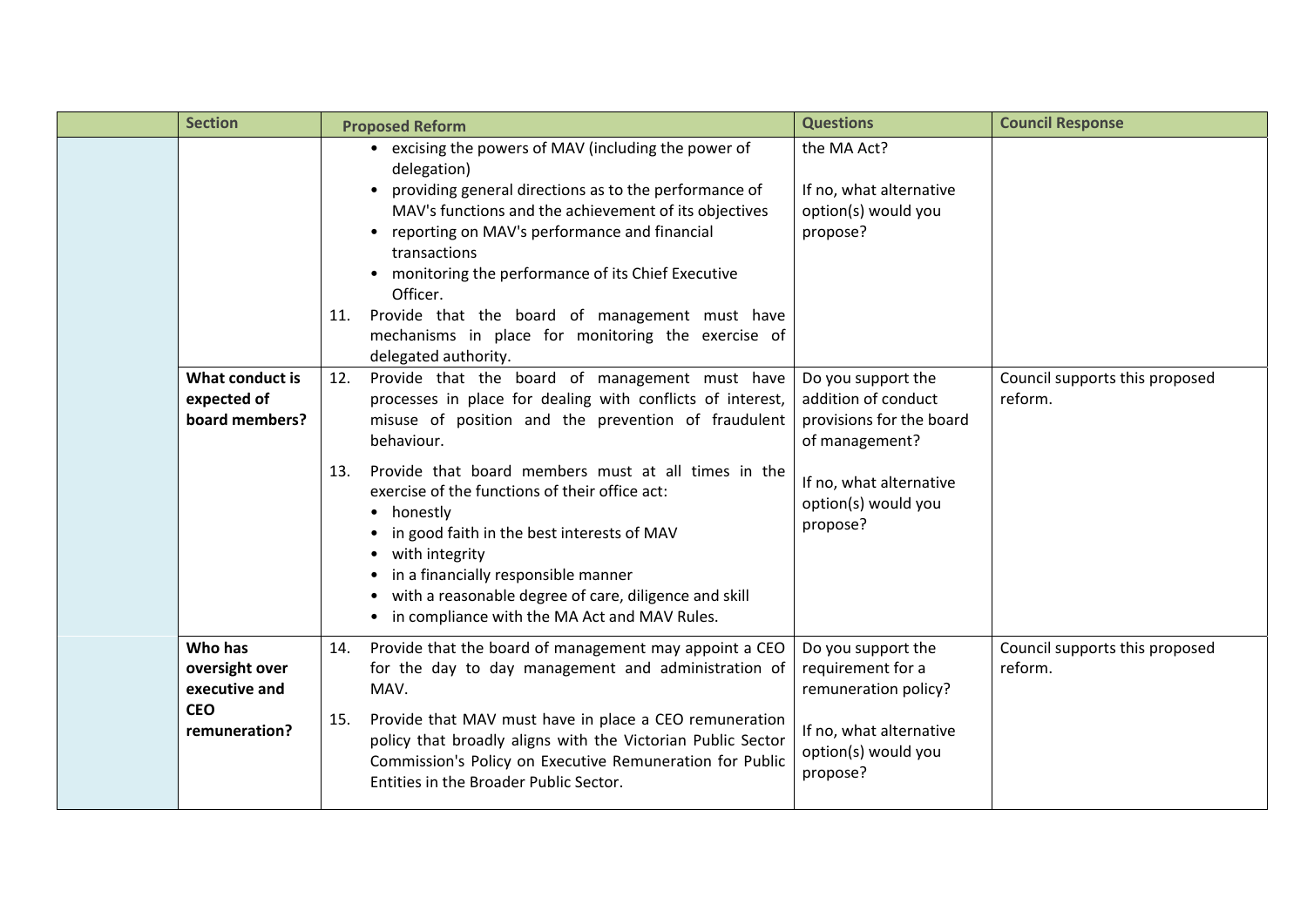|                                    | <b>Section</b>                                                                       | <b>Proposed Reform</b>                                                                                                                                                                                                                                                                                                                                                                                                                                                                                                                                                                                                                                                                 | <b>Questions</b>                                                                                                                                                                              | <b>Council Response</b>                   |
|------------------------------------|--------------------------------------------------------------------------------------|----------------------------------------------------------------------------------------------------------------------------------------------------------------------------------------------------------------------------------------------------------------------------------------------------------------------------------------------------------------------------------------------------------------------------------------------------------------------------------------------------------------------------------------------------------------------------------------------------------------------------------------------------------------------------------------|-----------------------------------------------------------------------------------------------------------------------------------------------------------------------------------------------|-------------------------------------------|
| Accountability<br>bue<br>Reporting | <b>How will MAV</b><br>manage and<br>report on its<br>finances?                      | Insert a provision that provides that MAV must comply with<br>16.<br>the following principles of sound financial management:<br>• manage financial risks prudently, having regard to<br>economic circumstances<br>undertake responsible spending and investment for the<br>$\bullet$<br>benefit of member councils<br>provide services which are accessible and responsive to<br>$\bullet$<br>local government needs<br>• ensure full, accurate and timely disclosure of financial<br>information.                                                                                                                                                                                     | Do you support the<br>principles of sound<br>financial management?<br>If no, what alternative<br>option(s) would you<br>propose?                                                              | Council supports this proposed<br>reform. |
|                                    |                                                                                      | 17. Provide that MAV must keep proper accounts and records<br>of MAV's transactions and affairs in order to sufficiently<br>explain the financial operations and financial position of<br>MAV.<br>Provide that, within four months after the end of each<br>18.<br>financial year, MAV must prepare and have independently<br>audited financial statements in accordance with the<br>Australian Accounting Standards. The financial statements<br>must be included in the annual report for the relevant<br>financial year and contain such information as is necessary<br>to give a true and fair view of the financial transactions and<br>state of affairs of the insurance scheme. |                                                                                                                                                                                               |                                           |
|                                    | <b>What strategic</b><br>planning and<br>reporting<br>documents will<br>be required? | Insert a provision that provides that the board of<br>19.<br>management must develop a strategic plan for the<br>implementation of the strategic direction set by the State<br>Council.<br>Provide that MAV must develop an annual report setting<br>20.<br>out MAV's performance against the objectives set out in<br>the strategic plan.<br>21. Provide that, within four months after the end of each                                                                                                                                                                                                                                                                               | Do you support increased<br>accountability to the<br>member councils and the<br>Minister as set out in the<br>proposed reforms?<br>If no, what alternative<br>option(s) would you<br>propose? | Council supports this proposed<br>reform. |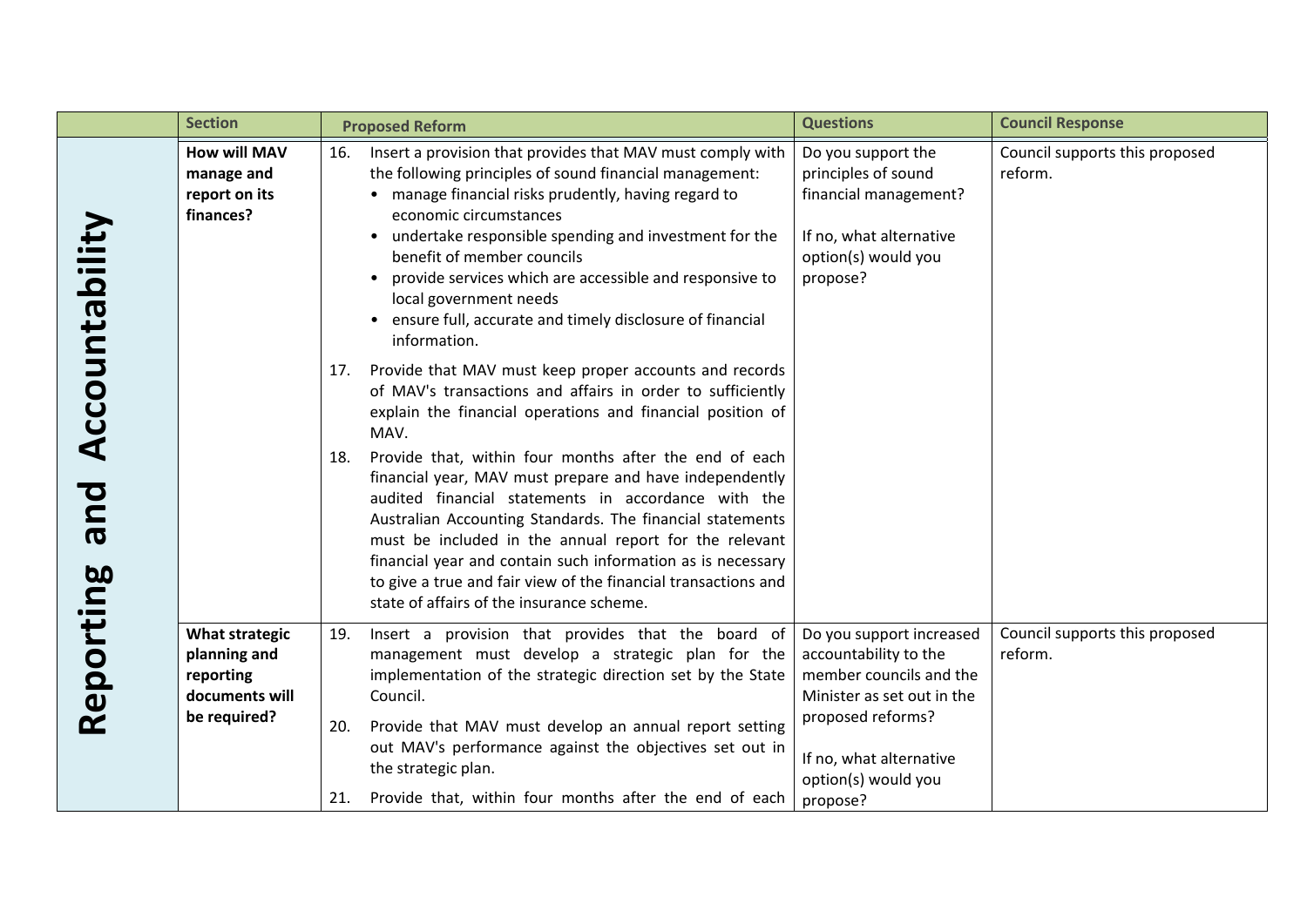|  | <b>Section</b>                                    | <b>Proposed Reform</b>                                                                                                                                                                                                                                                                                                                                                                                                                                 | <b>Questions</b>                                                                                                                                                                      | <b>Council Response</b>                   |
|--|---------------------------------------------------|--------------------------------------------------------------------------------------------------------------------------------------------------------------------------------------------------------------------------------------------------------------------------------------------------------------------------------------------------------------------------------------------------------------------------------------------------------|---------------------------------------------------------------------------------------------------------------------------------------------------------------------------------------|-------------------------------------------|
|  |                                                   | financial year, MAV must submit the annual report to the<br>annual general meeting of MAV and lodge with the<br>Minister a copy of the annual report to be tabled in both<br>houses of Parliament.                                                                                                                                                                                                                                                     |                                                                                                                                                                                       |                                           |
|  | <b>How will</b><br>procurement be<br>carried out? | Insert a provision to require MAV to adopt a procurement<br>22.<br>policy detailing the principles, processes and procedures<br>that will apply to all purchases of goods and services by<br>MAV.                                                                                                                                                                                                                                                      | Do you support the<br>requirement for MAV to<br>adopt a procurement<br>policy?                                                                                                        | Council supports this proposed<br>reform. |
|  |                                                   | This procurement policy would need to specify:<br>23.<br>the circumstances in which MAV will invite tenders or<br>expressions of interest from any person interested in<br>undertaking the contract<br>the form and manner in which MAV will undertake<br>tenders or expressions of interest<br>a process to regularly review contractual arrangements<br>to ensure they are achieving value for money<br>• a process to manage conflicts of interest. | If no, what alternative<br>option(s) would you<br>propose?                                                                                                                            |                                           |
|  |                                                   | Insert a provision to provide that when MAV is carrying out<br>24.<br>procurement activities on behalf of councils, MAV must<br>provide information to councils on the specifications of the<br>tender and how the tender process was undertaken, and<br>seek to facilitate share service arrangements.                                                                                                                                                |                                                                                                                                                                                       |                                           |
|  | How will MAV's<br>risks be<br>managed?            | Provide that MAV establish an independently chaired<br>25.<br>internal audit and risk committee to review the<br>effectiveness of MAV's financial reporting and risk<br>management frameworks.                                                                                                                                                                                                                                                         | Do you support the<br>requirement to establish<br>an audit and risk<br>committee as detailed in<br>the proposed reform?<br>If no, what alternative<br>option(s) would you<br>propose? | Council supports this proposed<br>reform. |